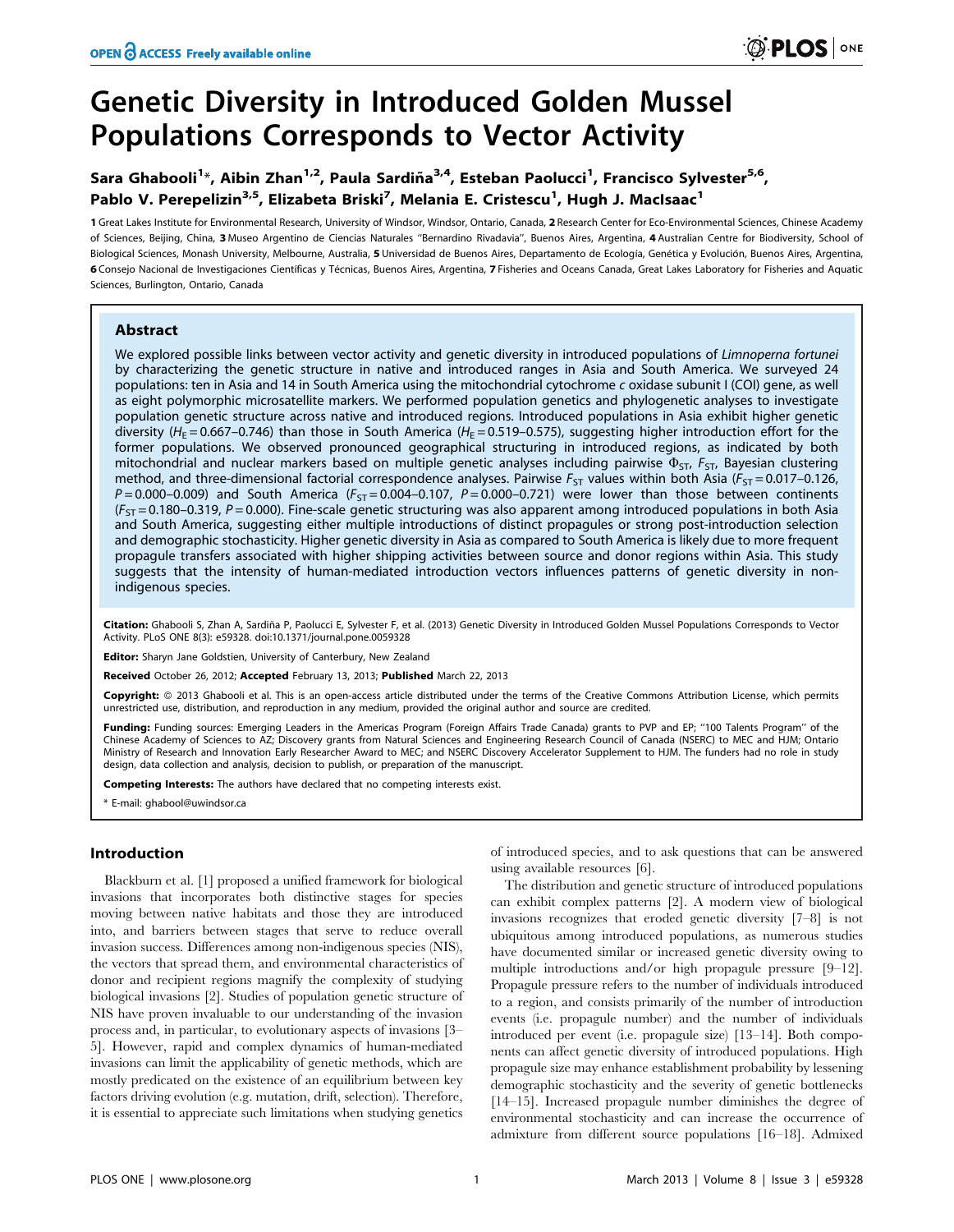populations may thus present with similar or even higher genetic diversity than any single native population [12], [15], [17], [19– 20].

Genetic variation in introduced populations also depends on the structure of the source population [21–22]. For instance, introduced populations of the zebra mussel Dreissena polymorpha in North America exhibit lower but not severely diminished haplotype diversity relative to putative source populations in the Black Sea [23]. Some introduced populations appear to possess genotypes better adapted to changing environments than native ones, and they may become highly invasive in the invaded habitat [12]. Novel genotypes may appear in introduced populations owing to hybridization of different lineages seeded from divergent source populations or to hybridization with native species [21], [24].

The nature of transmitting vector can define the extent of propagule pressure and the genetic composition of introduced populations received from the source region [25]. Ships' ballast water and hull fouling are recognized as major vectors in aquatic human-mediated invasions [26–30]. Areas receiving significant numbers of ship visits are at higher risk of biological invasions due to both ballast water discharge and/or hull fouling [31–32]. Certain life history characteristics may enhance the ability of species to invade [33]. For example, planktonic species (i.e. holoplankton) or those with planktonic life stage (i.e. meroplankton) have a higher chance of interfacing with a transport vector and of being carried to new region relative to species with strictly sessile, benthic life histories. Also, meroplanktonic species benefit from different types of transmitting vectors during their life cycle.

In this study, we explore genetic consequences of global spread of the golden mussel Limnoperna fortunei, a freshwater mytilid native to mainland China, Korea, Cambodia, Indonesia, Laos, and Vietnam [34–38]. The mussel was reported in Hong Kong in 1965, followed by Japan and Taiwan in late 1980s [38–39], and then in South America in 1991 in Argentina's Río de la Plata estuary [40]. Limnoperna thereafter expanded its distribution very rapidly into Uruguay, Paraguay, Brazil and Bolivia, traveling an average of 240 km per year [41].

Japan, Taiwan, Korea, and parts of China are considered at high risk for biological invasion on the basis of ship traffic volume, while the opposite is true for South America [32]. In addition to possible introduction of L. fortunei via discharged ballast water [42], evidence suggests a second possible introduction pathway. It is possible that L. fortunei was introduced to Japan via aquaculture as a 'fellow traveler' with stocked Asian clams Corbicula fluminea imported from China [43]. This means L. fortunei could be introduced in Asia via at least two possible vectors (i.e. ballast water and aquaculture), whereas only a single vector (i.e. ballast water) appears possible for invasions in South America. Consequently the likelihood of admixed introduced populations should, be lower in South America than in Asia. This pattern serves as the basis of our first hypothesis: introduced populations of L. fortunei in South America will be genetically impoverished relative to introduced ones in Asia. Introduced populations in Asia (Japan and Taiwan) are separated by geographical barriers (marine water) whereas introduced South American populations have spread upstream from the putative initial invasion site in the Río de la Plata estuary along the Paraná, Uruguay, and Paraguay rivers. This pattern serves as the basis of our second hypothesis: gene flow is more limited among introduced Asian populations than among South American ones, and, as a result, genetic differentiation is more pronounced among introduced Asian populations. To test these hypotheses we used the cytochrome  $\epsilon$  oxidase subunit I (COI) gene

and microsatellite markers to study genetic structure of this species in both continents.

# Materials and Methods

#### Ethics Statement

No specific permits were required for the described field studies in Asia and South America. The species collected is an invasive pest in South America, Japan, and Taiwan and is not protected throughout this range. Sampling points did not include protected or private lands.

#### Sample Collection, DNA Extraction and PCR

Limnoperna fortunei was sampled from 24 locations in Asia and South America, distributed across both native and introduced regions (Figure 1). Samples were collected from ten locations in Asia, including four from mainland China (native range), three from Japan, one from Korea (native range), and two from Taiwan, as well as 14 locations in South America covering the invaded range in the Paraná-Uruguay delta and the Río de la Plata estuary.

Genomic DNA was extracted from a piece of posterior abductor muscle using the protocol of Elphinstone et al. [44]. A fragment of the COI gene was amplified using species-specific forward primer, Limno-COIF1 [45], and universal reverse primer, HCO2198 [46]. PCR was performed with an initial denaturing at  $94^{\circ}$ C for 4 minutes followed by 5 cycles of  $94^{\circ}$ C for 50 s,  $60^{\circ}$ C for 50 s,  $72^{\circ}$ C for 60 s, 35 cycles of  $94^{\circ}$ C for 50 s, 55 $^{\circ}$ C for 50 s, 72 $^{\circ}$ C for 60 s, and a final elongation at  $72^{\circ}$ C for 5 minutes. Purified PCR products were sequenced using the reverse primer and BigDye Terminator 3.1 chemistry with an ABI 3130XL automated sequencer (Applied Biosystems, Foster City, CA). All sequences that contained ambiguous sites were subsequently sequenced with the forward primer. We genotyped all populations at eight microsatellite loci [47]. Fragment analysis was performed using an ABI 3130XL automated sequencer with  $Genescan<sup>TM</sup>–500$ LIZTM size standard. Allele sizes were decided using GeneMapper version 3.7 (Applied Biosystems). In order to validate the scoring results, we re-ran random samples from multiple plates.

#### MtDNA Analysis

Sequences were aligned using CodonCode Aligner 2.0 (CodonCode Corporation, Dedham, MA) and then manually edited. The possibility of doubly uniparental inheritance (DUI) of mitochondrial genome observed in other Mytilidae species was tested and ultimately excluded according to the method described by Gillis et al. [4]. The best fit evolutionary model was estimated using MRMODELTEST version 3.7 [48] with the Bayesian Information Criterion (BIC). Bayesian phylogenetic analysis was conducted with MRBAYES version 3.2 [49]. Trees were sampled every 500 generations for five million generations and the first 25% of the sampled trees were discarded as burn-in. A sequence for the green mussel Perna perna was used as the outgroup (Genbank accession no: EF493941).

A parsimony haplotype network with 95% connection probability [50] was generated using TCS v.1.21 [51] to resolve relationships among haplotypes. Sixteen COI sequences of L. fortunei from Japan were retrieved from GenBank (Accession nos. AB520611– AB520627) and included in phylogenetic analyses.

The number of haplotypes (n), haplotype diversity (h), and nucleotide diversity  $(\pi)$ , were estimated using DnaSP 5.0 [52]. Genetic differentiation between populations was determined by  $\Phi_{ST}$  with the Tamura-Nei substitution model implemented in ARLEQUIN version 3.1 [53]. Sequential Bonferroni corrections were used to adjust the significance level for multiple comparisons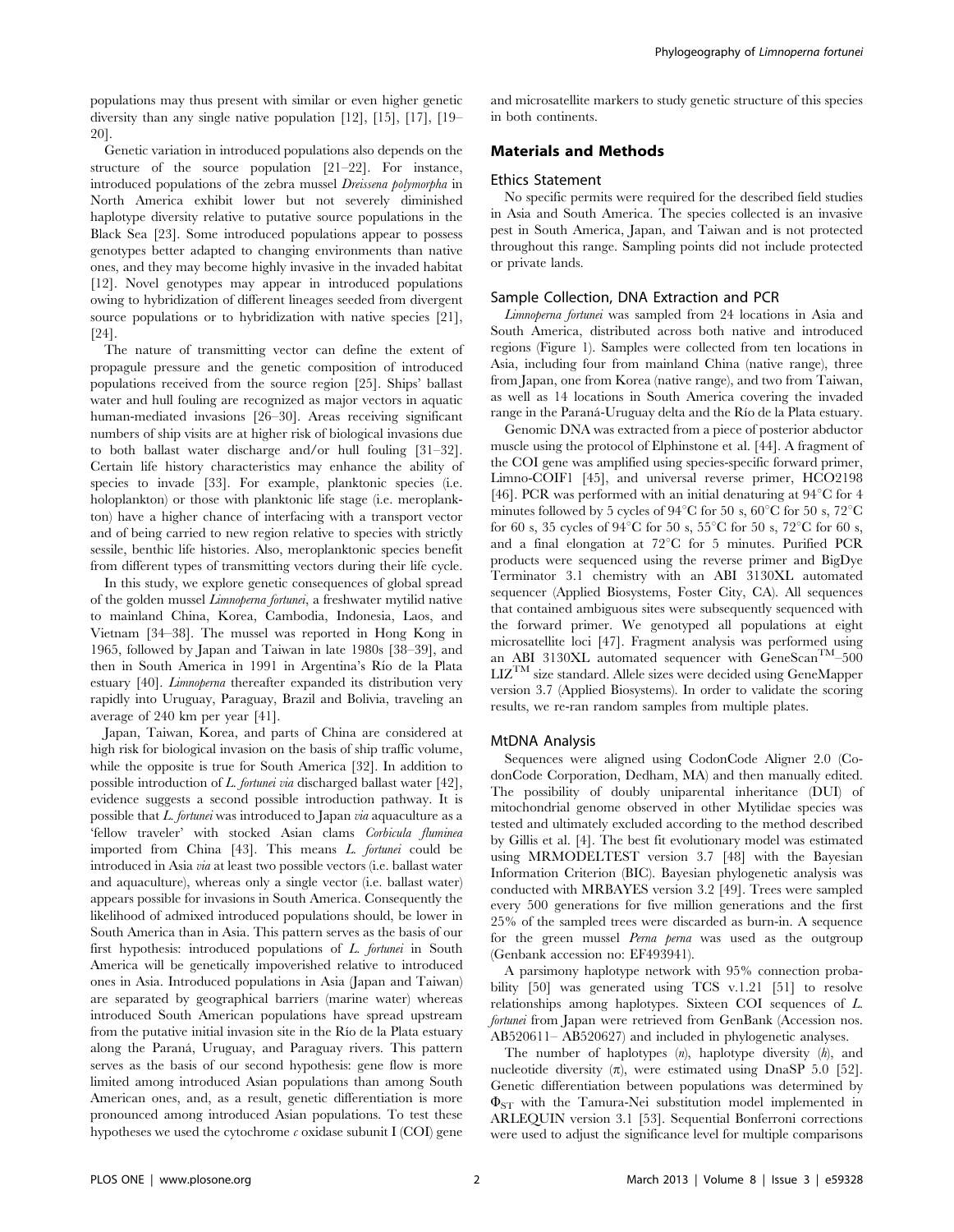

Figure 1. Haplotype distribution and frequency map for Limnoperna fortunei. Sampling sites and distribution of mitochondrial cytochrome c oxidase subunit I (COI) haplotypes for the native and introduced L. fortunei populations in Asia and South America. Site IDs as per Table 1. Different colors refer to different haplotypes. Private haplotypes that are not shared have similar color. doi:10.1371/journal.pone.0059328.g001

[54]. Hierarchical genetic structure was assessed using analysis of molecular variance (AMOVA) based on 10,000 random permutations in ARLEQUIN. Populations were grouped based on a priori expectations according to their geographical origin into two groups: i) all South American populations versus all populations from Asia; and ii) based on their geographic region within Asia (samples were divided as native: China, Korea and introduced: Taiwan, Japan) and within South America (samples were divided based on river basins into six regions: I Upper Paraguay (CO), II Paraná River (RB, IT, YR, YD and SA), III Uruguay River (UR), IV Río Tercero (RT), V Sao Gonçalo (SO), and VI Paraná Delta -Rı´o de la Plata (EC, TI, QU, SL and MA).

### Microsatellite Analysis

Genetic diversity indices including the number of alleles (A), allelic frequency  $(F)$ , allelic richness  $(A_r)$ , observed heterozygosity  $(H<sub>O</sub>)$ , and expected heterozygosity  $(H<sub>E</sub>)$  were measured using FSTAT v.2.9.3 [55]. Allelic richness  $(A_r)$ , which is an estimate of allelic diversity adjusted by the lowest sample size, was calculated using Fstat. Genetic differentiation among populations was examined by  $F_{ST}$  using ARLEQUIN. Similar to  $\Phi_{ST}$ , sequential Bonferroni corrections were used to adjust the significance level for multiple comparisons [54]. Due to recent criticisms on the use of  $F_{ST}$  and the interpretation of population differences, we also calculated one of the corrected  $F_{ST}$  –like indices Jost's D [56] using the online software SMOGD [57]. We also performed AMOVA on microsatellite data using the same criteria used for COI dataset to group populations.

To further investigate population genetic structure of L. fortunei, we employed a Bayesian clustering method using STRUCTURE v. 2.3.3 [58]. The range of possible clusters  $(K)$  was tested from one to 24 (total number of populations) and ten independent runs for each K value were set at  $10^6$  Markov chain Monte Carlo (MCMC) iterations, with an initial burn-in of  $10^5$ . We followed the method of Evanno et al. [59] to determine the value of  $K$ . We assessed

possible hierarchical genetic structure by conducting separate Bayesian analyses on populations from South America  $(K$  from 1 to 14), and Asia (K from 1 to 10), plus Taiwan and Japan (K from 1 to 5). A three-dimensional factorial correspondence analysis (3D-FCA) was performed using GENETIX v. 4.05 [60]. Contrary to STRUCTURE, this method does not assume Hardy- Weinberg Equilibrium and was used to validate results obtained from STRUCTURE.

# Results

Analysis of the whole 510-bp alignment obtained from 697 individuals resulted in 32 mtDNA haplotypes for COI (GenBank accession Nos. HQ843794-HQ843806, HQ84373808-09, JX177086-JX177102). All haplotypes were recovered after we used only female mussels (F-type haplotypes), suggesting that doubly uniparental inheritance (DUI) is not characteristic of L. fortunei. Of the 16 Japanese haplotypes retrieved from GenBank, eight were identical to those detected in this study. The haplotype frequency map revealed a high level of geographic structure (Figure 1). Native populations in mainland China and Korea and introduced ones in Asia (Taiwan and Japan) and South America, had similar haplotypes in each region with only a few haplotypes shared among these groups. One haplotype (Lfm03) was common in all but three Asian populations (KR, JP2, and JP3) (Figure 1, Table 1), although haplotype frequency differed in each region. We identified 12 haplotypes in South America, with three (Lfm01, Lfm04–05) common to most of the populations (Figure 1). Twenty-three haplotypes were found in Asia, three of which were shared with South America (Lfm02–03, and Lfm06; Table 1, Figure 1).

The Bayesian phylogenetic tree showed a shallow structure lacking apparent phylogeographic structure (Figure 2A). We observed a similar pattern in the statistical parsimony haplotype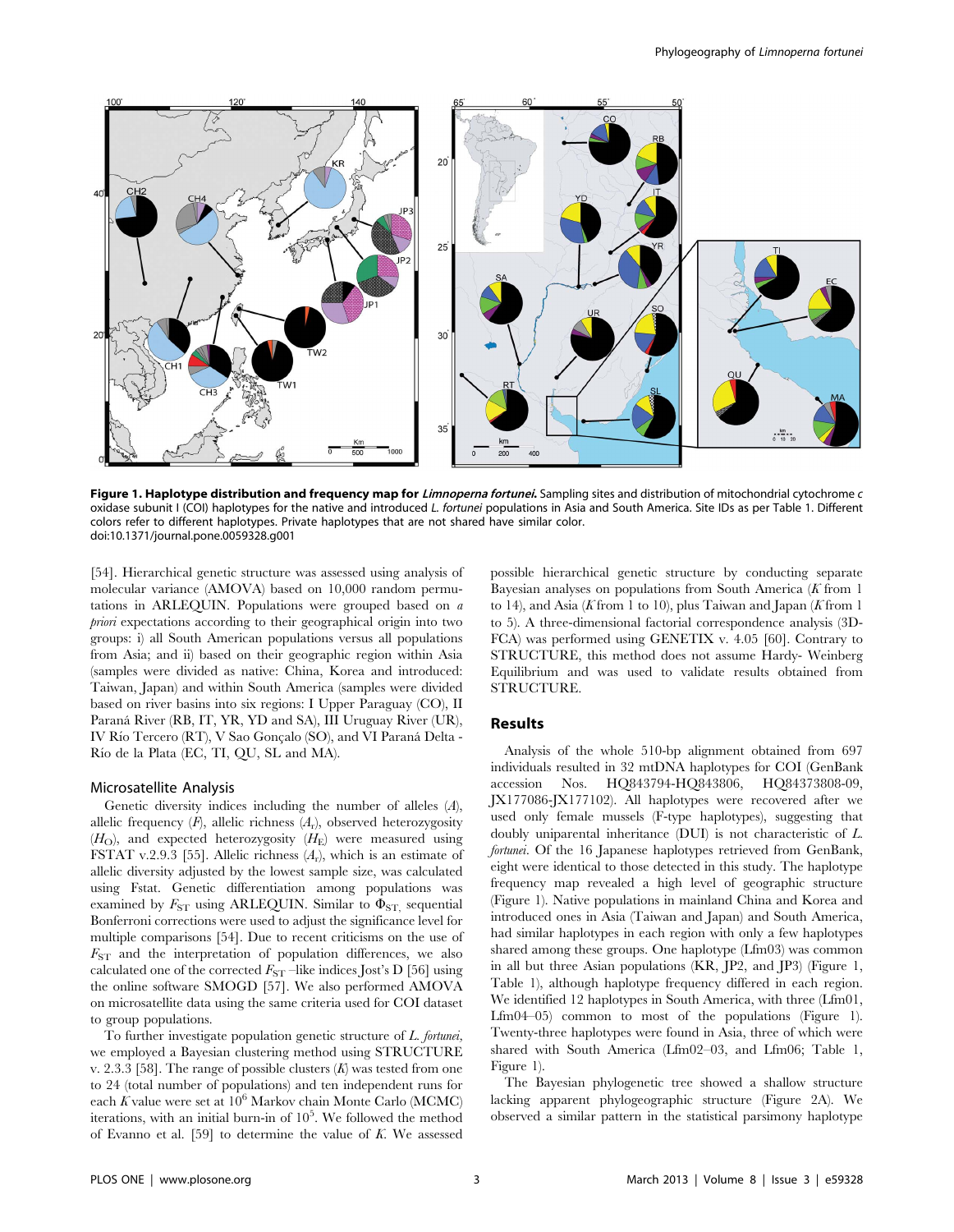Table 1. Sampling details and genetic diversity indices for mitochondrial and microsatellite markers for Limnoperna fortunei.

| ID                   | <b>Collection site and Country</b> | Latitude          | mtDNA |                  |                       |       |          | Microsatellite |      |         |             |             |  |  |
|----------------------|------------------------------------|-------------------|-------|------------------|-----------------------|-------|----------|----------------|------|---------|-------------|-------------|--|--|
|                      |                                    | Longitude N       |       | $\boldsymbol{n}$ | <b>Haplotype Code</b> | h     | $\varPi$ | N              | A    | $A_{r}$ | $H_{\rm O}$ | $H_{\rm E}$ |  |  |
| Asia                 |                                    |                   |       |                  |                       |       |          |                |      |         |             |             |  |  |
| TW1                  | Sun Moon Lake, Taiwan              | 23.842°           | 26    | 3                | Lfm03, Lfm08,         | 0.151 | 0.0013   | 29             | 11.4 | 7.3     | 0.4670      | 0.6673      |  |  |
|                      |                                    | 120.872°          |       |                  | Lfm19                 |       |          |                |      |         |             |             |  |  |
| TW2                  | Shiandau, Fusing                   | 24.806°           | 28    | $\overline{2}$   | Lfm03, Lfm08          | 0.071 | 0.0006   | 43             | 12.6 | 7.3     | 0.4286      | 0.7432      |  |  |
|                      | Township, Taiwan                   | 121.252°          |       |                  |                       |       |          |                |      |         |             |             |  |  |
| JP1                  | Daido intake station, Yodo         | 34.745°           | 20    | 4                | Lfm09, Lfm03,         | 0.753 | 0.0079   | 14             | 6.9  | 6.2     | 0.4524      | 0.7460      |  |  |
|                      | River, Japan                       | $135.551^{\circ}$ |       |                  | Lfm20--21             |       |          |                |      |         |             |             |  |  |
| JP <sub>2</sub>      | Yahagi River, Toyota,              | 35.112°           | 23    | 4                | Lfm09, Lfm20-21,      | 0.637 | 0.0056   | 48             | 10.1 | 6.1     | 0.4265      | 0.7150      |  |  |
|                      | Japan                              | 137.194°          |       |                  | Lfm27                 |       |          |                |      |         |             |             |  |  |
| JP3                  | Lake Ohshio, Tomioka,              | $36.223^\circ$    | 30    | 6                | Lfm09, Lfm20-21,      | 0.743 | 0.0079   | 30             | 11.1 | 7.1     | 0.4129      | 0.7210      |  |  |
|                      | Japan                              | 138.876°          |       |                  | Lfm27-29              |       |          |                |      |         |             |             |  |  |
| KR                   | Korea Institute of Water           | 36.401°           | 20    | 3                | Lfm11, Lfm21,         | 0.279 | 0.0006   | 30             | 14.5 | 9.5     | 0.3985      | 0.8576      |  |  |
|                      | and Environment, Korea             | $127.413^{\circ}$ |       |                  | Lfm26                 |       |          |                |      |         |             |             |  |  |
| CH <sub>1</sub>      | Lake Poyang, China                 | $29.185^{\circ}$  | 41    | $\overline{4}$   | Lfm03, Lfm11,         | 0.587 | 0.0068   | 45             | 18.0 | 8.8     | 0.4994      | 0.8059      |  |  |
|                      |                                    | $116.014^{\circ}$ |       |                  | Lfm24-25              |       |          |                |      |         |             |             |  |  |
| CH <sub>2</sub>      | Pengxi River, Yunyang              | 30.948°           | 22    | 3                | Lfm03, Lfm11,         | 0.437 | 0.0050   | 22             | 10.0 | 7.3     | 0.5280      | 0.7263      |  |  |
|                      | County, China                      | 108.680°          |       |                  | Lfm30                 |       |          |                |      |         |             |             |  |  |
| CH3                  | Xiongjiang, Minqing                | 26.327°           | 44    | 9                | Lfm02-03, Lfm 06,     | 0.766 | 0.0084   | 44             | 13.1 | 7.1     | 0.5175      | 0.7006      |  |  |
|                      | County, China                      | 118.744°          |       |                  | Lfm11-12, Lfm27,      |       |          |                |      |         |             |             |  |  |
|                      |                                    |                   |       |                  | $Lfm31-33$            |       |          |                |      |         |             |             |  |  |
| CH <sub>4</sub>      | Luohe River, Zhejiang              | 28.878°           | 30    | 6                | Lfm03, Lfm11,         | 0.655 | 0.0083   | 30             | 11.0 | 7.1     | 0.4529      | 0.7015      |  |  |
|                      | Province, China                    | 121.165°          |       |                  | Lfm21, Lfm35-37       |       |          |                |      |         |             |             |  |  |
| <b>South America</b> |                                    |                   |       |                  |                       |       |          |                |      |         |             |             |  |  |
| CO                   | Corumbá, Brazil                    | $-18.997^{\circ}$ | 29    | 5                | Lfm01-05              | 0.416 | 0.0021   | 30             | 6.8  | 6.0     | 0.2214      | 0.5366      |  |  |
|                      |                                    | $-57.654^{\circ}$ |       |                  |                       |       |          |                |      |         |             |             |  |  |
| <b>RB</b>            | Río Baía, Alto Rio Paraná,         | $-22.686^{\circ}$ | 27    | 5                | Lfm01-05              | 0.724 | 0.0059   | 33             | 6.9  | 5.9     | 0.2285      | 0.5474      |  |  |
|                      | Brazil                             | $-53.253^{\circ}$ |       |                  |                       |       |          |                |      |         |             |             |  |  |
| IT                   | Itaipú Hydroelectric Power         | $-25.408^{\circ}$ | 32    | 6                | $Lfm01-06$            | 0.625 | 0.0033   | 30             | 7.9  | 6.9     | 0.2802      | 0.6067      |  |  |
|                      | Reservoir, Brazil                  | $-54.590^{\circ}$ |       |                  |                       |       |          |                |      |         |             |             |  |  |
| YR                   | Yabebiry River, Misiones,          | $-27.297^{\circ}$ | 27    | 5                | $Lfm01-05$            | 0.704 | 0.0037   | 28             | 6.9  | 6.3     | 0.1392      | 0.5575      |  |  |
|                      | Argentina                          | $-55.543^{\circ}$ |       |                  |                       |       |          |                |      |         |             |             |  |  |
| YD                   | Yaciretá Dam, Brazil,              | $-27.471^{\circ}$ | 34    | 4                | Lfm01, Lfm03-05       | 0.677 | 0.0029   | 29             | 6.3  | 5.8     | 0.1283      | 0.5578      |  |  |
|                      | Paraguay and Argentina             | $-56.704^{\circ}$ |       |                  |                       |       |          |                |      |         |             |             |  |  |
| SA                   | Setubal Lagoon, Santa Fe,          | $-31.635^{\circ}$ | 30    | 5                | $Lfm01-05$            | 0.618 | 0.0042   | 34             | 7.4  | 6.3     | 0.2413      | 0.5764      |  |  |
|                      | Argentina                          | $-60.681$ °       |       |                  |                       |       |          |                |      |         |             |             |  |  |
| SO                   | Sao Gonçalo Channel,               | $-31.811^{\circ}$ | 34    | 5                | Lfm03-06, Lfm10       | 0.631 | 0.0034   | 34             | 6.8  | 5.9     | 0.2153      | 0.5628      |  |  |
|                      | Brazil                             | $-52.388^\circ$   |       |                  |                       |       |          |                |      |         |             |             |  |  |
| UR                   | Uruguay River, Colón,              | $-32.152^{\circ}$ | 23    | $\overline{4}$   | Lfm02-03, Lfm05,      | 0.387 | 0.0025   | 26             | 5.3  | 5.0     | 0.2046      | 0.5843      |  |  |
|                      | Argentina                          | $-58.188^{\circ}$ |       |                  | Lfm17                 |       |          |                |      |         |             |             |  |  |
| RT                   | Río Tercero Dam,                   | $-32.213^{\circ}$ | 59    | 6                | Lfm01, Lfm03-06,      | 0.546 | 0.0022   | 30             | 7.6  | 6.5     | 0.1795      | 0.5648      |  |  |
|                      | Córdoba, Argentina                 | $-64.473$ °       |       |                  | Lfm13                 |       |          |                |      |         |             |             |  |  |
| EC                   | Del Este Channel, Buenos           | $-34.346^{\circ}$ | 24    | 6                | Lfm01-03, Lfm05,      | 0.594 | 0.0041   | 40             | 7.8  | 6.6     | 0.1784      | 0.5835      |  |  |
|                      | Aires, Argentina                   | $-58.519^{\circ}$ |       |                  | Lfm07, Lfm14          |       |          |                |      |         |             |             |  |  |
| TI                   | Luján River, Tigre, Buenos         | $-34.415^{\circ}$ | 24    | 5                | Lfm01-05              | 0.540 | 0.0068   | 40             | 9.0  | 7.1     | 0.1893      | 0.6312      |  |  |
|                      | Aires, Argentina                   | $-58.578^{\circ}$ |       |                  |                       |       |          |                |      |         |             |             |  |  |
| QU                   | Quilmes, Buenos Aires,             | $-34.716^{\circ}$ | 22    | $\overline{4}$   | Lfm03, Lfm05-07       | 0.541 | 0.0028   | 40             | 7.6  | 6.7     | 0.1807      | 0.6090      |  |  |
|                      | Argentina                          | $-58.214^{\circ}$ |       |                  |                       |       |          |                |      |         |             |             |  |  |
| <b>SL</b>            | Santa Lucía River,                 | $-34.810^\circ$   | 26    | 5                | Lfm01, Lfm03-05,      | 0.634 | 0.0038   | 30             | 7.1  | 6.4     | 0.2417      | 0.5945      |  |  |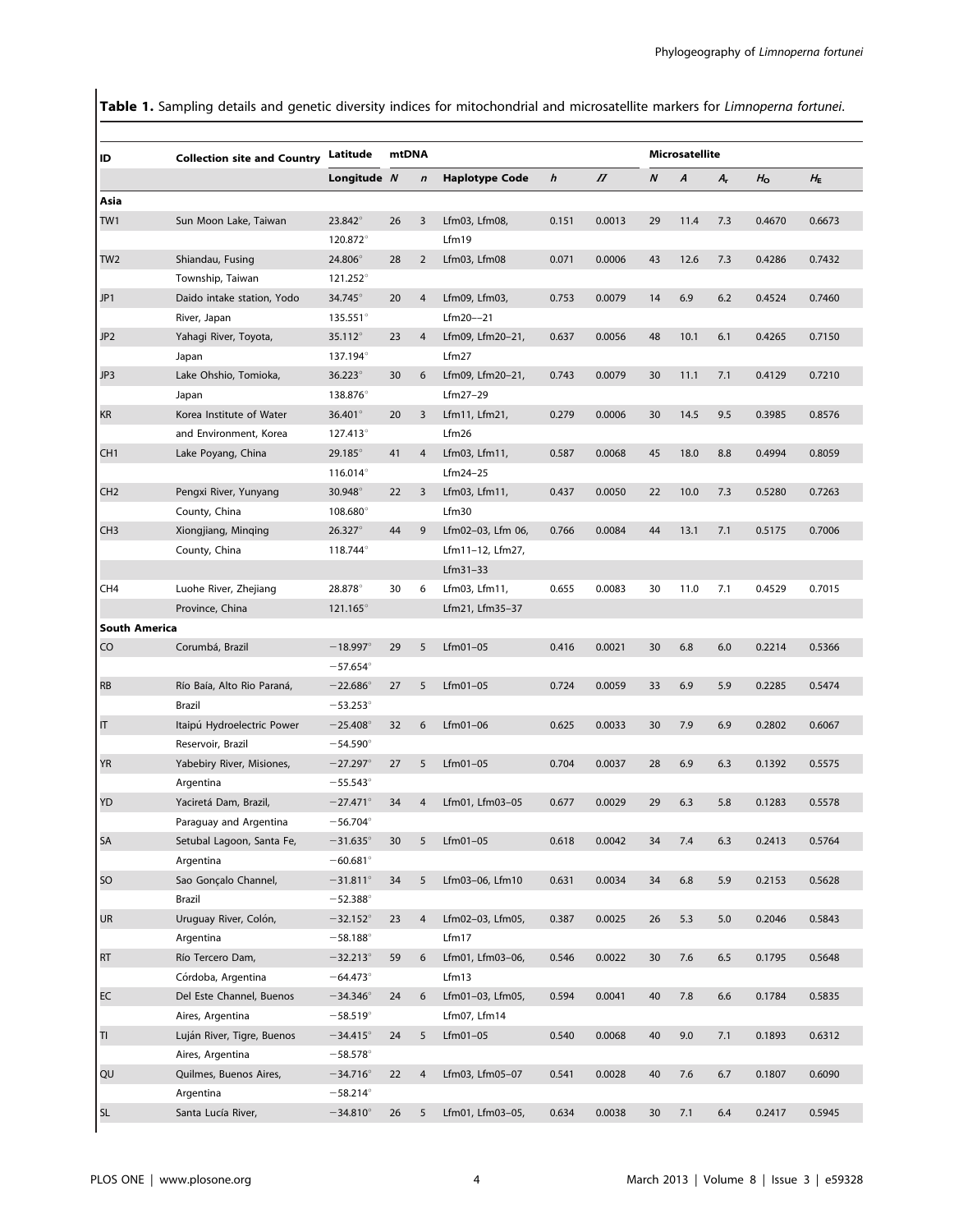| l ID  | <b>Collection site and Country</b> | Latitude          | mtDNA |             |                       |       |          | <b>Microsatellite</b> |     |     |                |             |  |  |  |
|-------|------------------------------------|-------------------|-------|-------------|-----------------------|-------|----------|-----------------------|-----|-----|----------------|-------------|--|--|--|
|       |                                    | Longitude N       |       | $\mathbf n$ | <b>Haplotype Code</b> | h     | $\varPi$ | N                     | A   | А,  | H <sub>o</sub> | $H_{\rm E}$ |  |  |  |
|       | Canelones, Uruguay                 | $-56.431^{\circ}$ |       |             | Lfm10                 |       |          |                       |     |     |                |             |  |  |  |
| l MA  | Magdalena, Buenos Aires,           | $-35.013^{\circ}$ | 22    |             | Lfm01-06, Lfm16       | 0.688 | 0.0036   | 34                    | 6.5 | 5.5 | 0.2163         | 0.5390      |  |  |  |
|       | Argentina                          | $-57.536^{\circ}$ |       |             |                       |       |          |                       |     |     |                |             |  |  |  |
| Total |                                    |                   | 697   | 32          |                       | 0.604 | 0.0033   | 793                   | 311 | 6.1 | 0.2670         | 0.6025      |  |  |  |

N, sample size for different molecular markers in different populations; n, number of haplotypes; h, haplotype diversity;  $\pi$ , nucleotide diversity; A, number of alleles; A,: allelic richness;  $H_0$  and  $H_F$ , mean observed heterozygosity and expected heterozygosity computed at eight microsatellite loci. doi:10.1371/journal.pone.0059328.t001

network, with a star-shaped topology and only a few mutation steps among haplotypes (Figure 2B).

We detected the highest number of haplotypes  $(n=9)$  in population CH3 sampled from mainland China, while only two haplotypes were recovered from population TW2 collected from Taiwan. Mean haplotype diversity  $(h)$  and nucleotide diversity  $(\pi)$ in Chinese populations were 0.611 and 0.007, respectively, higher than those observed in invaded areas. Comparable values for South America were 0.595 and 0.004, while those in introduced populations in Asia were 0.439 and 0.004, respectively. Populations from Taiwan (TW1 and TW2) exhibited the lowest haplotype and nucleotide diversity  $(0.111$  and  $0.001$ , respectively; Table 1). Pairwise values of  $\Phi_{ST}$  ranged from 0.005–0.945 in Asia, 0.000–0.077 in South America, and 0.003–0.867 between these two continents. These values were non-significant in South America, while most were significant in Asia or between the continents (Table 2). There was more genetic variance within  $(71.3\%)$  than among (18.3%) populations (AMOVA;  $P<0.001$  and 0.020, respectively; Table 3).

We successfully genotyped 793 individuals from 24 populations at eight microsatellite loci, resulting in a total of 311 alleles. Mean allelic richness  $(A_r)$  ranged from 5 to 9.5, while mean expected heterozygosity  $(H_E)$  and observed heterozygosity  $(H_O)$  ranged from 0.518 to 0.858, and from 0.128 to 0.528, respectively (Table 1, Table S1). Mean expected heterozygosity  $(H<sub>E</sub>)$  and mean allelic richness  $(A_r)$  were higher in Asia as compared to South America (for  $H_E$ : U = 0, Z = 4.07, P < 0.0001; for  $A_r$ : U = 17.5, Z = 3.04,  $P=0.0012$ ). Many loci (150 of 192) deviated from Hardy-Weinberg equilibrium (HWE) and all exhibited heterozygosity deficiency (Table S1). Genetic differentiation based on pairwise  $F_{ST}$  ranged from 0.015 to 0.319 among all population comparisons.  $F_{ST}$  values within Asia (0.067) and South America (0.046) were lower than those between the continents (0.257). Almost all  $F_{ST}$  values were significant in Asia and between Asia and South America while most of the  $F_{ST}$  values were non-significant in South America. In Asia, pairwise  $F_{ST}$  values were lower inside each geographic region (0.036 in mainland China, 0.025 in Taiwan, and 0.066 in Japan) as compared to the overall value (0.067) for the continent (Table 2). In South America, the overall pairwise  $F_{ST}$  was 0.046, which is significantly lower than that of Asia (U = 200.5,  $Z = 2.89$ ,  $P = 0.0019$ ). We observed relatively high genetic differentiation between neighbouring populations in South America, for example,  $F_{ST} = 0.072$  between EC and UR (separated by  $\sim$  50 km), while some geographically distant populations exhibited relatively low  $F_{ST}$  values, for example, 0.004 between CO and QU (separated by  $\sim$  2000 km). Similar to  $F_{ST}$  values, Jost's D values were lower among populations in South America ( $D = 0.00 - 0.074$ ) than in Asia ( $D = 0.024 - 0.404$ ), and between Asia and South America  $(D = 0.351 - 0.726)$  (Table 4).

Genetic variance was greater within (80.8%) than among (13.9%) populations (AMOVA,  $P<0.001$ ; Table 3).

Bayesian clustering analysis revealed two clusters when all populations were considered, corresponding to Asian and South American groupings (Figure 3A). Likewise, only two groupings  $(K=2)$  were supported when Asia (Figure 3B) and South America (Figure 3C) were analyzed separately. Within Asia, populations from mainland China and Korea were grouped separately from those collected from Taiwan and Japan (Figure 3A). Populations from Taiwan and Japan could, in turn, be subdivided into two clusters  $(K=2)$ . Two populations from Taiwan (TW1, TW2), and one Japanese population (JP1) were grouped together, while the other two Japanese populations (JP2 and JP3) were clustered into another group (Figure 3D). South American clusters showed a genetically discontinuous distribution: some geographically distant populations were grouped in the same cluster, whereas some proximal ones were assigned to different clusters (Figure 3C). The 3D-FCA revealed consistent results with the pattern obtained from Bayesian clustering method (Figure 3A1–D1).

#### Discussion

We used both mtDNA (COI) and nuclear markers (microsatellites) to contrast the geographical distribution of genetic diversity of Limnoperna fortunei in Asia and South America. Three major findings emerge from this survey. First, introduced populations in South America exhibited lower genetic diversity relative to comparable ones in Asia. Second, genetic variation was geographically structured in introduced populations on both continents. Third, our results suggest that more than one introduction event might have occurred in each of Asia and South America. Higher genetic diversity in the former is consistent with higher propagule pressure associated with introduction vectors from neighboring source regions.

Expected heterozygosity (0.667–0.746) for introduced populations in Japan and Taiwan was higher than that in introduced South American ones (0.519–0.575). Both groups exhibited lower expected heterozygosity as compared to native populations in mainland China and Korea (0.701–0.858). The high number of haplotypes at the COI locus recovered from Japan, coupled with relatively high heterozygosity, suggests that L. fortunei has been introduced more than once and/or in large inocula (i.e. high propagule pressure). This conclusion is consistent with Tominaga et al.'s (2009) [61] findings. It is possible that L. fortunei was introduced to Japan via aquaculture as a 'fellow traveler' with stocked Asian clams, C. fluminea, imported from China [43]. According to the Japan Fish Traders Association (JFTA, 2010) and the World Health Organization (WHO publications 2010), Japan is the largest importer of clams in Asia. China and Korea are the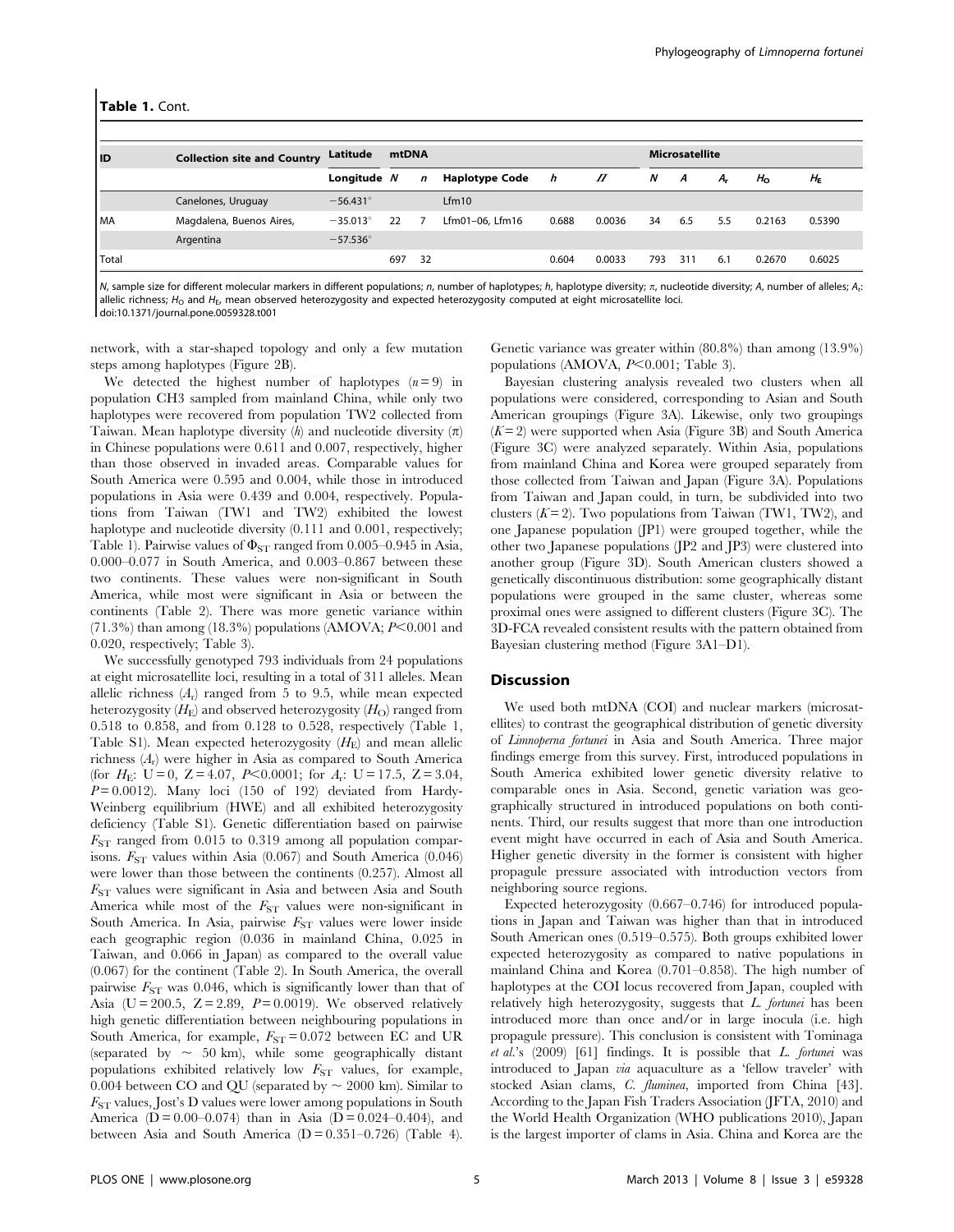

Figure 2. Phylogenetic analyses of Limnoperna fortunei. Bayesian inference tree (A) based on the mitochondrial cytochrome c oxidase subunit I (COI) haplotypes. Numbers are posterior probabilities recovered by Bayesian analysis, and only values above 50% are shown. COI haplotype parsimony network (B) for L. fortunei in Asia and South America. Haplotype names as per Table 1. Haplotypes are indicated by circles, the size of which corresponds to frequency. Missing or unsampled haplotypes are indicated by black circles. Colors indicate different geographical regions from which the sample was collected. Haplotype names starting with K correspond to extra sequences from Japan retrieved from Genbank. doi:10.1371/journal.pone.0059328.g002

main sources of clams imported to Japan, and both countries host native populations of L. fortunei [35], [37]. For example, during the period 1989–2011, more than 76% of freshwater clams imported to Japan originated from China or Korea [62]. Trade between Asian countries continues to grow, and with it the risk of further spread of *L. fortunei* to neighboring countries [63].

We observed a low number of mtDNA haplotypes in Taiwan  $(n=3)$ , but rather high level of allelic richness  $(A_r = 7.3)$  and heterozygosity  $(H_E = 0.7052)$  at microsatellite loci (Table 1). MtDNA has smaller effective population size  $(N_e)$  relative to nuclear DNA owing to its maternal inheritance and haploid nature. Therefore, the mitochondrial genome is expected to be more sensitive to bottleneck events than the nuclear genome [64]. Similar genetic patterns have been observed in other nonindigenous species, such as the ascidian Ciona intestinalis [2]. Two possible processes - sweepstakes reproductive success and dramatic demographic changes during translocation - could lead to stronger signatures of genetic drift on mtDNA [2]. Taiwan, a major bivalve market in Asia for oysters and scallops, imports animals mainly from the USA, Canada and Japan (WHO publications, 2010).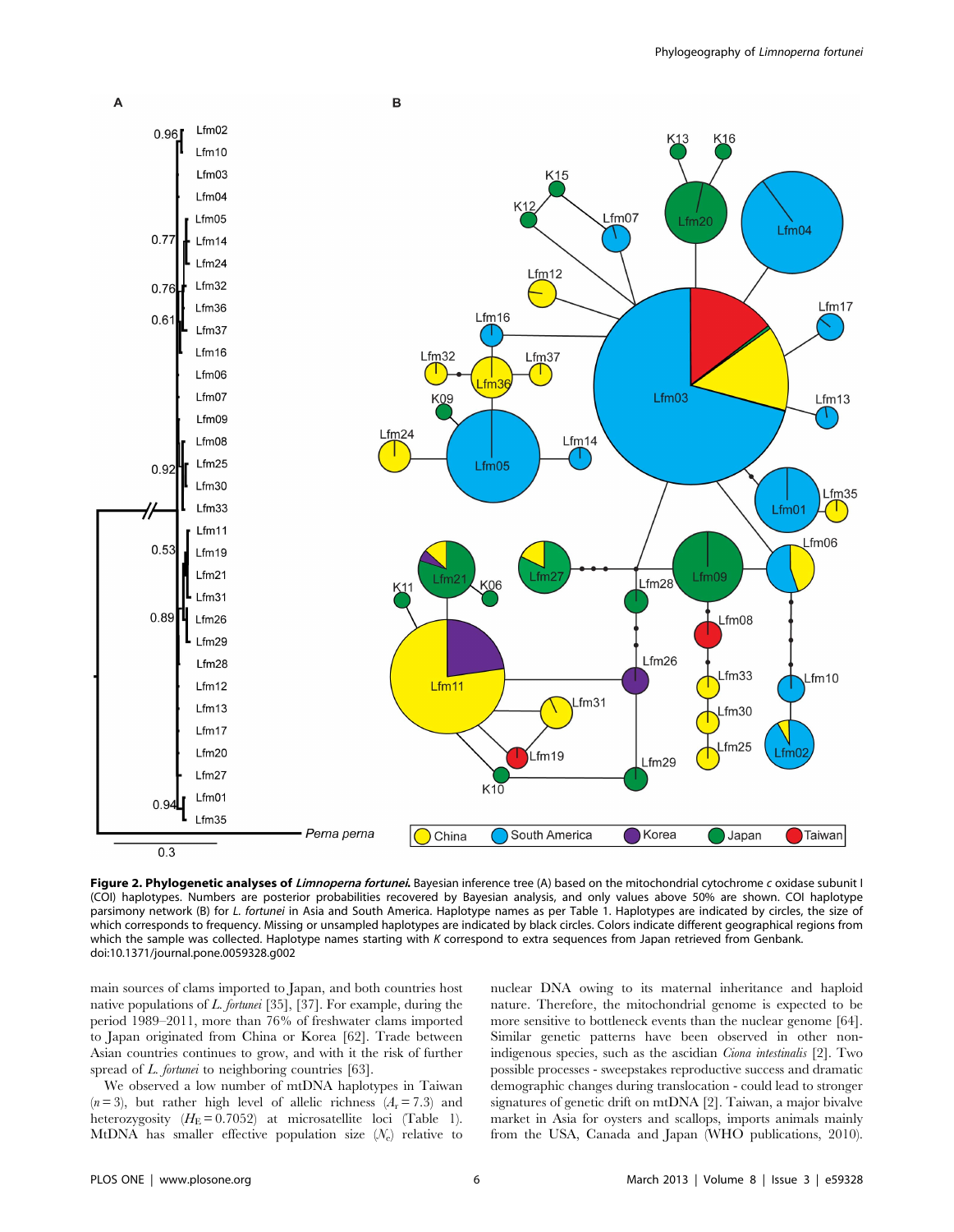**Table 2.** Estimates of population genetic differentiation based on the mitochondrial cytochrome oxidase subunit I (mtDNA COI) gene (pairwise  $\Phi_{\rm ST}$  above diagonal) and<br>microsatellite markers (pairwise F<sub>ST</sub>, below diag  $\Phi_{\text{ST}\text{,}}$  above diagonal) and Table 2. Estimates of population genetic differentiation based on the mitochondrial cytochrome oxidase subunit I (mtDNA COI) gene (pairwise microsatellite markers (pairwise F<sub>ST</sub>, below diagonal) for *Limnoperna fortunei,* across the introduced range in South America.

|  | ξ               | 0.032           | 0.042               | 0.230          | 0.241         | 0.201 | 0.835 | 0.388                | 0.120    | 0.217    | 0.394           | $-0.020$        | $-0.011$ | $-0.035$ | $-0.001$ | 0.046      | $-0.035$ | 0.023    | 0.000                    | 0.019    | $-0.004$ 0.006 | $-0.030$ | 0.077 | $-0.028$ | ****  |                                                                                                                                                      |
|--|-----------------|-----------------|---------------------|----------------|---------------|-------|-------|----------------------|----------|----------|-----------------|-----------------|----------|----------|----------|------------|----------|----------|--------------------------|----------|----------------|----------|-------|----------|-------|------------------------------------------------------------------------------------------------------------------------------------------------------|
|  | ದ               | 0.037           | 0.051               | 0.235          | 0.243         | 0.203 | 0.831 | 0.387                | 0.121    | 0.220    | 0.394           | $-0.017$        | $-0.009$ | $-0.028$ | $-0.020$ | $-0.000$   | $-0.024$ | $-0.012$ | $-0.001$                 | $-0.015$ |                | $-0.036$ | 0.040 | *****    | 0.066 |                                                                                                                                                      |
|  | š               | 0.134           | 0.179               | 0.231          | 0.228         | 0.186 | 0.856 | 0.378                | 0.148    | 0.219    | 0.369           | 0.111           | 0.020    | 0.054    | 0.090    | 0.042      | 0.048    | $-0.006$ | 0.046                    | 0.040    | $-0.022$       | 0.056    | ****  | 0.063    | 0.037 |                                                                                                                                                      |
|  | F               | 0.018           | 0.028               | 0.238          | 0.248         | 0.206 | 0.849 | 0.392                | 0.119    | 0.218    | 0.401           | $-0.033$        | $-0.006$ | $-0.027$ | $-0.013$ | 0.017      | $-0.024$ | $-0.004$ | $-0.015$                 | $-0.013$ | 0.003          | ****     | 0.020 | 0.043    | 0.045 |                                                                                                                                                      |
|  | 님               | 0.059           | 0.080               | 0.207          | 0.209         | 0.173 | 0.805 | 0.360                | 0.109    | 0.201    | 0.356           | 0.037           | $-0.019$ | $-0.003$ | 0.043    | 0.033      | $-0.010$ | $-0.008$ | $-0.002$                 | 0.018    | ****           | 0.035    | 0.015 | 0.085    | 0.061 |                                                                                                                                                      |
|  | 눊               | 0.052           | 0.059               | 0.325          | 0.332         | 0.274 | 0.856 | 0.464                | 0.177    | 0.290    | 0.485           | 0.010           | 0.037    | 0.005    | 0.014    | 0.007      | 0.019    | $-0.007$ | 0.018                    | ****     | 0.056          | 0.037    | 0.029 | 0.040    | 0.025 |                                                                                                                                                      |
|  | S               | 0.003           | 0.012               | 0.240          | 0.248         | 0.205 | 0.867 | 0.393                | 0.116    | 0.215    | 0.404           | $-0.007$        | 0.007    | $-0.000$ | 0.054    | 0.074      | $-0.006$ | 0.018    | ****                     | 0.016    | 0.072          | 0.040    | 0.048 | 0.052    | 0.034 |                                                                                                                                                      |
|  | SO              | 0.075           | 0.095               | 0.242          | 0.243         | 0.199 | 0.818 | 0.391                | 0.136    | 0.229    | 0.395           | 0.033           | 0.001    | 0.012    | 0.010    | $-0.011$   | 0.014    | ****     | 0.029                    | 0.029    | 0.082          | 0.046    | 0.059 | 0.008    | 0.037 |                                                                                                                                                      |
|  | SA              | 0.031           | 0.041               | 0.224          | 0.232         | 0.195 | 0.796 | 0.379                | 0.111    | 0.214    | 0.387           | $-0.009$        | $-0.021$ | $-0.029$ | 0.007    | 0.041      | ****     | 0.039    | 0.038                    | 0.018    | 0.030          | 0.019    | 0.022 | 0.029    | 0.049 |                                                                                                                                                      |
|  | š               | 0.131           | 0.157               | 0.274          | 277           | 0.236 | 0.832 | 0.411                | 0.173    | 0.254    | 0.413           | 0.061           | 0.032    | 0.033    | $-0.008$ | *****      | 0.045    | 0.087    | 0.063                    | 0.025    | 0.054          | 0.056    | 0.033 | 0.080    | 0.076 |                                                                                                                                                      |
|  | ۴R              | 0.097           | 0.117               | 0.251          | 0.259         | 0.222 | 0.819 | 0.396                | 0.149    | 0.236    | 0.402           | 0.014           | 0.014    | 0.003    | ****     | 0.085      | 0.048    | 0.083    | 0.064                    | 0.069    | 0.024          | 0.030    | 0.032 | 0.090    | 0.047 |                                                                                                                                                      |
|  | ᄂ               | 0.028           | 0.036               | 0.248          | 0.257         | 0.212 | 0.825 | 0.401                | 0.127    | 0.232    | 0.412           | $-0.013$        | $-0.005$ | *****    | 0.042    | 0.057      | 0.031    | 0.049    | 0.047                    | 0.050    | 0.027          | 0.039    | 0.024 | 0.046    | 0.029 | rroni adjustments. Population identifications as per Table 1. Horizontal and vertical double lines separate populations from Asia and South America. |
|  | æ               | 0.064           | 0.081               | 0.185          | 0.187         | 0.158 | 0.742 | 0.341                | 0.100    | 0.187    | 0.337           | 0.024           | ****     | 0.056    | 0.107    | 0.071      | 0.036    | 0.029    | 0.045                    | 0.038    | 0.071          | 0.065    | 0.050 | 0.024    | 0.073 |                                                                                                                                                      |
|  | <u>ပို</u>      | 0.011           | 0.012               | 0.280          | 0.292         | 0.243 | 0.878 | 0.426                | 0.145    | 0.245    | 0.445           | ****            | 0.055    | 0.037    | 0.037    | 0.032      | 0.031    | 0.059    | 0.045                    | 0.032    | 0.028          | 0.044    | 0.004 | 0.073    | 0.029 |                                                                                                                                                      |
|  | 롡               | 0.427           | 0.476               | 0.143          | 0.313         | 0.247 | 0.262 | 0.005                | 0.187    | 0.060    | *****           | 0.269           | 0.286    | 0.235    | 0.245    | 0.271      | 0.299    | 0.282    | 0.283                    | 0.284    | 0.244          | 0.276    | 0.259 | 0.287    | 0.271 |                                                                                                                                                      |
|  | Ë               | 0.212           | 0.256               | 0.037          | 0.168         | 0.098 | 0.376 | 0.021                | 0.026    | *****    | 0.017           | 0.253           | 0.279    | 0.229    | 0.225    | 0.254      | 0.283    | 0.265    | 0.264                    | 0.272    | 0.225          | 0.258    | 0.243 | 0.273    | 0.256 |                                                                                                                                                      |
|  | ۵<br>Ů          | $\Omega$<br>5   | $\overline{2}$<br>데 | 0.057          | $\frac{8}{2}$ | 0.095 | 0.680 | 47<br>$\ddot{\circ}$ | ****     | 0.029    | 0.042           | 0.263           | 0.289    | 0.230    | 0.238    | 0.274      | 0.299    | 0.278    | 0.270                    | 0.278    | 0.240          | 0.276    | 0.256 | 0.286    | 0.262 |                                                                                                                                                      |
|  | 동               | 0.399           | 0.450               | 0.116          | 0.299         | 0.217 | 0.284 | *****                | 0.039    | 0.040    | 0.048           | 0.223           | 0.229    | 0.189    | 0.205    | 0.215      | 0.242    | 0.221    | 0.229                    | 0.233    | 0.191          | 0.221    | 0.209 | 0.213    | 0.223 |                                                                                                                                                      |
|  | Æ               | 0.906           | 0.945               | 0.544          | 0.659         | 0.610 | ****  | 0.047                | 0.071    | 0.086    | 0.096           | 0.216           | 0.233    | 0.180    | 0.197    | 0.201      | 0.234    | 0.218    | 0.218                    | 0.234    | 0.187          | 0.222    | 0.199 | 0.225    | 0.215 |                                                                                                                                                      |
|  | ግ               | 0.219           | 0.264               | 0.008          | 0.034         | ***** | 0.126 | 0.095                | 0.122    | 0.103    | 0.105           | 0.268           | 0.285    | 0.241    | 0.252    | 0.275      | 0.294    | 0.273    | 0.285                    | 0.286    | 0.242          | 0.280    | 0.255 | 0.281    | 0.272 |                                                                                                                                                      |
|  | <b>P2</b>       | 0.284           | 0.327               | 0.112          | *****         | 0.069 | 0.093 | 0.070                | 0.096    | 0.085    | 0.095           | 0.261           | 0.276    | 0.234    | 0.233    | 0.263      | 0.293    | 0.256    | 0.268                    | 0.258    | 0.234          | 0.261    | 0.249 | 0.278    | 0.248 |                                                                                                                                                      |
|  | ξ               | 0.254           | 0.315               | ****           | 0.046         | 0.083 | 0.071 | 0.037                | 0.059    | 0.061    | 0.066           | 0.266           | 0.291    | 0.234    | 0.252    | 0.281      | 0.300    | 0.283    | 0.279                    | 0.283    | 0.253          | 0.284    | 0.257 | 0.291    | 0.272 |                                                                                                                                                      |
|  | TW <sub>2</sub> | $-0.022$        | ****                | 0.059          | 0.077         | 0.089 | 0.070 | 0.039                | 0.055    | 0.046    | 0.051           | 0.250           | 0.262    | 0.221    | 0.234    | 0.249      | 0.283    | 0.259    | 0.265                    | 0.267    | 0.224          | 0.259    | 0.242 | 0.267    | 0.257 |                                                                                                                                                      |
|  | Σ               | *****           | 0.025               | 0.055          | 0.096         | 0.088 | 0.086 | 0.043                | 0.050    | 0.042    | 0.042           | 0.285           | 0.302    | 0.251    | 0.276    | 0.296      | 0.319    | 0.305    | 0.305                    | 0.304    | 0.273          | 0.305    | 0.281 | 0.306    | 0.296 | Underlined numbers indicate statistical significance after sequential Bonfe<br>doi:10.1371/journal.pone.0059328.t002                                 |
|  |                 | TW <sub>1</sub> | TW <sub>2</sub>     | $\overline{P}$ | $\tilde{P}$   | JP3   | Æ     | 동                    | 운<br>CH2 | <b>空</b> | EH <sub>2</sub> | CO <sub>1</sub> | æ        | Е        | ۴        | $\epsilon$ | SÃ       | SO       | $\widetilde{\mathbb{E}}$ | 눉        | 닙              | Ε        | ā     | ದ        | ŃМ    |                                                                                                                                                      |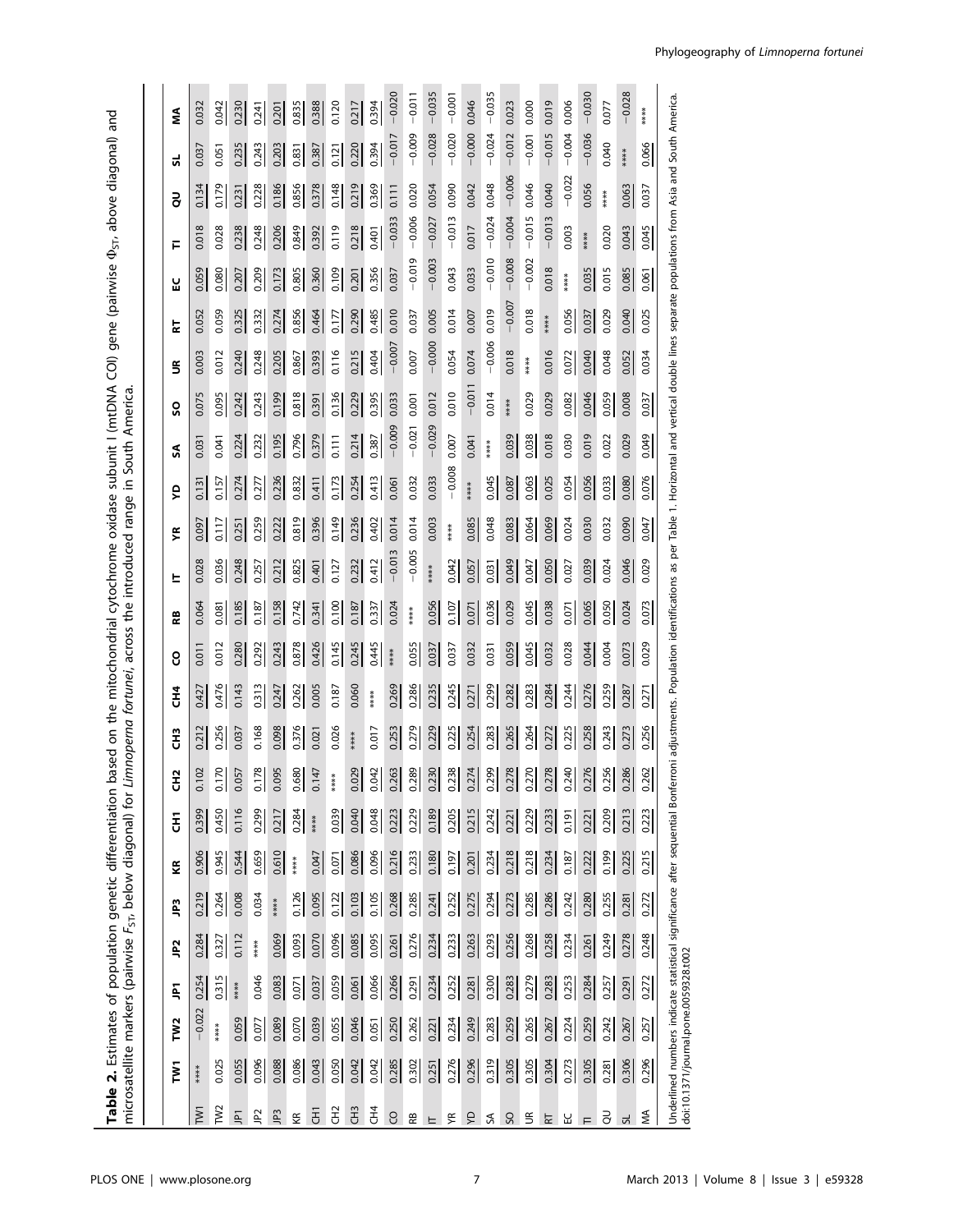Table 3. Analysis of molecular variance (AMOVA) for L. fortunei.

| <b>Source of variation</b>       | Sum of<br>squares | Variance<br>components | Percentage<br>of variation | $P$ -value |
|----------------------------------|-------------------|------------------------|----------------------------|------------|
| <b>mtDNA</b>                     |                   |                        |                            |            |
| Group 1 (Asia and South America) |                   |                        |                            |            |
| Among groups                     | 130.64            | 0.365                  | 21.8                       | < 0.001    |
| Among groups                     | 130.64            | 0.365                  | 21.8                       | < 0.001    |
| Among populations within groups  | 162.63            | 0.219                  | 13.0                       | < 0.001    |
| Within populations               | 736.00            | 1.094                  | 65.2                       | < 0.001    |
| Group 2 (region based)           |                   |                        |                            |            |
| Among groups                     | 206.46            | 0.282                  | 18.3                       | 0.002      |
| Among populations within groups  | 86.81             | 0.158                  | 10.3                       | < 0.001    |
| Within populations               | 735.90            | 1.093                  | 71.3                       | < 0.001    |
| <b>Microsatellite</b>            |                   |                        |                            |            |
| Group 1 (Asia and South America) |                   |                        |                            |            |
| Among groups                     | 477.14            | 0.602                  | 21.5                       | < 0.001    |
| Among populations within groups  | 226.22            | 0.125                  | 4.5                        | < 0.001    |
| Within populations               | 3239.0            | 2.074                  | 74.0                       | < 0.001    |
| Group 2 (region based)           |                   |                        |                            |            |
| Among groups                     | 598.68            | 0.432                  | 13.9                       | < 0.001    |
| Among populations within groups  | 198.94            | 0.166                  | 5.3                        | < 0.001    |
| Within populations               | 3551.11           | 2.520                  | 80.8                       | < 0.001    |

Populations are grouped based on their geographical distribution; group 1 (10 populations from Asia, and 14 populations from South America) and group 2 (native regions in Asia: China, Korea, introduced regions in Asia: Japan, Taiwan and regions in South America: (CO), (RB, IT, YR, YD, SA), (UR), (RT), (SO), (EC, TI, QU, SL, MA)). Pvalues for all groups indicate significant differences.

doi:10.1371/journal.pone.0059328.t003

These imported species are mainly marine [65], thus the risk of L. fortunei introduction from Japan through aquaculture appears to be low. L. fortunei has not yet been reported in USA or Canada. While aquaculture remains a possible vector for introduction to Taiwan, it is more likely active in Japan. The low haplotype diversity observed in Taiwan could be also result from inhospitable environmental conditions in primary introduction areas. It is also possible that the putative source population carries similar level of genetic diversity. Korea was also represented by a low number of haplotypes, and high nuclear allelic diversity, relative to native populations in mainland China (Table 1). However, since only one Korean population was surveyed, we suspect that this pattern might be the product of low sample size.

Heterozygosity deficit was found in 77.6% of all analyzed microsatellite loci, including native populations in mainland China and Korea (Table S1). This pattern has been reported in other invasive, freshwater bivalves, including quagga mussels (D. rostriformis bugensis) and zebra mussels (D. polymorpha) [65–69]. Several factors including Wahlund effect, inbreeding, selection, and null alleles could contribute to a heterozygosity deficiency. We observed high PCR amplification success rate for all loci examined, suggesting that null alleles were likely not a major factor responsible for the heterozygosity deficit. Given that planktonic free-swimming larvae of L. fortunei can be transported both up- and downstream through recreational boating, natural inland currents, and seasonal flooding, temporal and/or spatial Wahlund effect could account for the heterozygosity deficit, although inbreeding and selection cannot be completely dismissed.

### Genetic Variation among Populations

In Asia, both mtDNA and microsatellite markers exhibited lower genetic differentiation within geographic regions as compared to that among regions. This finding is supported by a higher percentage of variance allocated to among groups as compared to among populations within groups (AMOVA; Table 3). Japanese populations showed relatively high genetic differentiation, indicative of some population structure. This might be the result of separation of introduced populations of L. fortunei in each geographic region by a saltwater dispersal barrier, with interregion gene flow limited to human-mediated translocation of propagules. In addition, distinct sources of introduction can drive genetic differentiation among regions. We observed high genetic differentiation between South American and Asian populations  $(F_{ST} = 0.180 - 0.306)$ . High genetic differentiation has been reported in other freshwater invasive mussels, including D. polymorpha  $(F_{ST} = 0.006 - 0.263)$  and D. rostriformis bugensis  $(F_{ST} = 0.008 - 0.267)$  [23]. Our Bayesian analyses revealed finescale genetic structuring in Japan. One population from Japan (JP1) exhibited more admixtures with the other cluster containing populations from mainland China and Korea as compared to the other Japanese populations (JP2 and JP3), suggesting two possible genetically distinct sources for the introduced populations surveyed in Japan. A previous COI haplotype survey failed to recover finescale population genetic structure in Japan [61]. Similar to JP1, populations from Taiwan (TW1, TW2) exhibited some admixture with the other cluster containing native populations. The low genetic differentiation between TW1 and TW2 indicates similar source(s) or high gene flow within Taiwan. Long-distance or "jump" dispersal of L. fortunei, to upstream areas due to shipmediated translocation appears responsible for the patchy post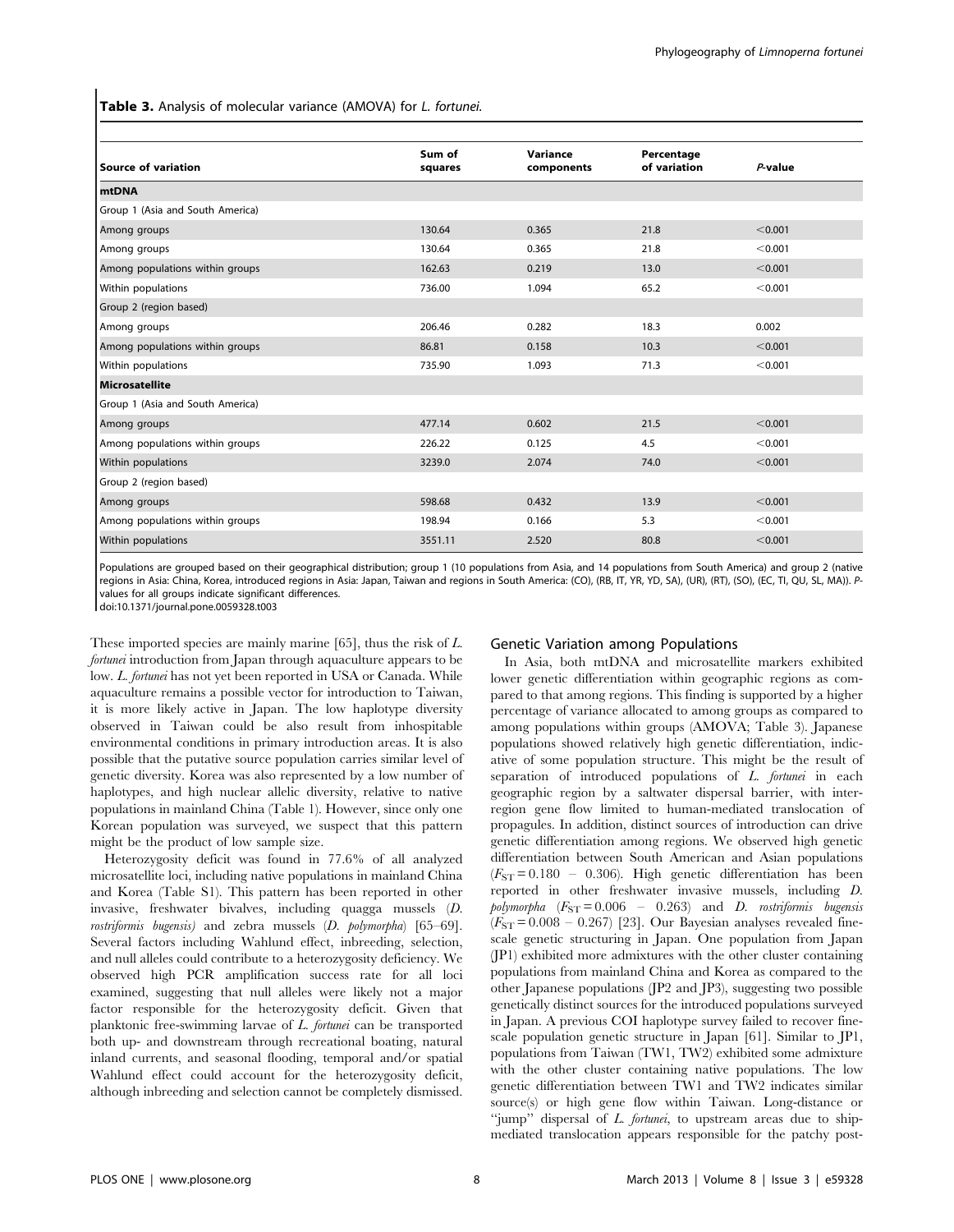Table 4. Estimates of population genetic differentiation (corrected  $F_{ST}$  –like index, Jost'D) based on microsatellite markers for Limnoperna fortunei, across the introduced range in South America.

|                 |              |                    |                              |                                    |                                                                        |  |  |                                                                                                                                                |  | YR YD SA SO UR RT |  |    |     |              |    |
|-----------------|--------------|--------------------|------------------------------|------------------------------------|------------------------------------------------------------------------|--|--|------------------------------------------------------------------------------------------------------------------------------------------------|--|-------------------|--|----|-----|--------------|----|
|                 |              |                    |                              |                                    |                                                                        |  |  | TW1 TW2 JP1 JP2 JP3 KR CH1 CH2 CH3 CH4 CO RB IT                                                                                                |  |                   |  | EC | TI. | <b>QU SL</b> | MA |
| TW1             | ****         |                    |                              |                                    |                                                                        |  |  |                                                                                                                                                |  |                   |  |    |     |              |    |
| TW <sub>2</sub> | $0.039$ **** |                    |                              |                                    |                                                                        |  |  |                                                                                                                                                |  |                   |  |    |     |              |    |
| JP <sub>1</sub> |              | $0.088$ 0.127 **** |                              |                                    |                                                                        |  |  |                                                                                                                                                |  |                   |  |    |     |              |    |
| JP <sub>2</sub> |              |                    | 0.200 0.171 0.071 ****       |                                    |                                                                        |  |  |                                                                                                                                                |  |                   |  |    |     |              |    |
| JP3             |              |                    | 0.163 0.200 0.123 0.131 **** |                                    |                                                                        |  |  |                                                                                                                                                |  |                   |  |    |     |              |    |
| <b>KR</b>       |              |                    |                              | 0.274 0.304 0.245 0.391 0.404 **** |                                                                        |  |  |                                                                                                                                                |  |                   |  |    |     |              |    |
| CH1             |              |                    |                              |                                    | 0.124 0.102 0.104 0.225 0.265 0.259 ****                               |  |  |                                                                                                                                                |  |                   |  |    |     |              |    |
| CH <sub>2</sub> |              |                    |                              |                                    | 0.132 0.114 0.122 0.235 0.292 0.320 0.091 ****                         |  |  |                                                                                                                                                |  |                   |  |    |     |              |    |
| CH <sub>3</sub> |              |                    |                              |                                    | 0.079 0.108 0.119 0.213 0.199 0.328 0.086 0.030 ****                   |  |  |                                                                                                                                                |  |                   |  |    |     |              |    |
| CH <sub>4</sub> |              |                    |                              |                                    | 0.086 0.130 0.144 0.205 0.213 0.319 0.123 0.056 0.024 ****             |  |  |                                                                                                                                                |  |                   |  |    |     |              |    |
| CO              |              |                    |                              |                                    | 0.525 0.463 0.523 0.411 0.496 0.536 0.522 0.488 0.462 0.482 ****       |  |  |                                                                                                                                                |  |                   |  |    |     |              |    |
| l RB            |              |                    |                              |                                    | 0.624 0.559 0.633 0.537 0.602 0.612 0.555 0.616 0.598 0.589 0.021 **** |  |  |                                                                                                                                                |  |                   |  |    |     |              |    |
| IT.             |              |                    |                              |                                    |                                                                        |  |  | 0.476 0.418 0.511 0.409 0.472 0.508 0.463 0.451 0.452 0.435 0.033 0.047 ****                                                                   |  |                   |  |    |     |              |    |
| <b>YR</b>       |              |                    |                              |                                    |                                                                        |  |  | 0.544 0.484 0.522 0.389 0.504 0.519 0.521 0.453 0.448 0.471 0.023 0.072 0.024 ****                                                             |  |                   |  |    |     |              |    |
| YD              |              |                    |                              |                                    |                                                                        |  |  | 0.597 0.558 0.599 0.494 0.593 0.610 0.581 0.568 0.564 0.552 0.041 0.031 0.052 0.055 ****                                                       |  |                   |  |    |     |              |    |
| l SA            |              |                    |                              |                                    |                                                                        |  |  | 0.553 0.500 0.543 0.420 0.511 0.543 0.526 0.518 0.514 0.503 0.017 0.026 0.028 0.039 0.037 ****                                                 |  |                   |  |    |     |              |    |
| <b>SO</b>       |              |                    |                              |                                    |                                                                        |  |  | 0.631 0.575 0.612 0.454 0.589 0.626 0.538 0.570 0.587 0.616 0.044 0.014 0.044 0.058 0.049 0.039 ****                                           |  |                   |  |    |     |              |    |
| <b>UR</b>       |              |                    |                              |                                    |                                                                        |  |  | 0.531 0.463 0.511 0.411 0.504 0.500 0.478 0.421 0.444 0.464 0.034 0.032 0.040 0.048 0.066 0.025 0.024 ****                                     |  |                   |  |    |     |              |    |
| <b>RT</b>       |              |                    |                              |                                    |                                                                        |  |  | 0.559 0.514 0.546 0.414 0.521 0.559 0.528 0.508 0.500 0.502 0.007 0.011 0.039 0.044 0.031 0.010 0.018 0.015 ****                               |  |                   |  |    |     |              |    |
| l EC            |              |                    |                              |                                    |                                                                        |  |  | 0.552 0.484 0.536 0.439 0.507 0.518 0.532 0.465 0.467 0.476 0.017 0.042 0.039 0.013 0.041 0.012 0.072 0.031 0.021 ****                         |  |                   |  |    |     |              |    |
| l TI            |              |                    |                              |                                    |                                                                        |  |  | 0.555 0.482 0.530 0.397 0.508 0.530 0.494 0.469 0.473 0.471 0.031 0.044 0.029 0.014 0.036 0.015 0.033 0.020 0.031 0.020 ****                   |  |                   |  |    |     |              |    |
| QU              |              |                    |                              |                                    |                                                                        |  |  | 0.552 0.484 0.525 0.398 0.500 0.525 0.524 0.471 0.467 0.470 0.000 0.025 0.028 0.019 0.033 0.012 0.052 0.037 0.015 0.011 0.018 ****             |  |                   |  |    |     |              |    |
| <b>SL</b>       |              |                    |                              |                                    |                                                                        |  |  | 0.726 0.662 0.687 0.502 0.659 0.693 0.594 0.636 0.647 0.652 0.040 0.019 0.058 0.068 0.051 0.020 0.003 0.031 0.018 0.066 0.026 0.037 ****       |  |                   |  |    |     |              |    |
| MA              |              |                    |                              |                                    |                                                                        |  |  | 0.528 0.472 0.534 0.351 0.508 0.548 0.498 0.403 0.418 0.458 0.019 0.046 0.026 0.041 0.074 0.039 0.011 0.026 0.022 0.046 0.032 0.023 0.026 **** |  |                   |  |    |     |              |    |
|                 |              |                    |                              |                                    |                                                                        |  |  |                                                                                                                                                |  |                   |  |    |     |              |    |

Population identifications as per Table 1. Horizontal and vertical double lines separate populations from Asia and South America. doi:10.1371/journal.pone.0059328.t004

establishment spread of the species in South America [47], [70]. Higher genetic differentiation among introduced populations in Asia relative to those in South America may be linked to the presence of geographical barriers between countries in Asia (e.g. East Sea China and Sea of Japan) as well as to possible genetically distinct propagule sources. The heterozygosity deficiency found in the surveyed L. fortunei populations violated the HWE assumption for STRUCTURE analyses. However, similar results were observed using another method (i.e. 3D-FCA) without this assumption.

The parsimony network analysis and Bayesian phylogenetic reconstruction revealed a close relationship among haplotypes of L. fortunei. It appears that a recent geographic expansion of L. fortunei throughout its native distribution can explain of its low phylogeographic structure. This finding suggests that even in the native region, populations may still be expanding to areas not previously populated. Vector activity such as ship traffic between local ports in native region (e.g. mainland China and Korea) may have contributed to recent expansion of L. fortunei across its native range [71].

#### Asia versus South America

Our study suggests that introduced golden mussels carry less allelic diversity in South America than in Asia. A number of factors may contribute to this pattern. First, data from global ship traffic between 2005–2006 [71] documented higher ship traffic to

ports in Japan and Taiwan relative to those in Argentina (Figure 4). For example, Japan received about  $3 \times 10^4$  ships from countries considered native for L. fortunei, whereas Argentina received only 26 ships. Second, Taiwan and especially Japan may benefit from an aquaculture transfers from adjacent Asian countries, notably mainland China. Third, given the comparatively short distance between Asian countries, hull fouling could effect local or regional spread. L. fortunei larger than 20 mm can tolerate anoxia for up to 18 days at  $20^{\circ}$ C [72], whereas it is unlikely that adults could survive ocean salinity (and hypoxia if valves are closed) while being transported on hull surfaces from Asia to eastern South America. The relatively high domestic traffic between local ports in each introduced country (Figure 4) suggests that shipping was a likely vector for secondary introduction of L. fortunei in these regions.

Although taxonomically distinct, L. fortunei, D. polymorpha and D. rostriformis bugensis share similar ecological and biological characteristics including planktonic larvae and a sessile, benthic adult stage. These life history traits suggest similar vectors could effect their human-mediated spread (i.e. ballast water and hull fouling). Also, golden mussel can be transported as a 'fellow traveler' in aquaculture [43], while this vector is possible but far less likely for either of the two dreissenid NIS [73]. Previous studies have assessed patterns of genetic diversity in populations of D. polymorpha and D. rostriformis bugensis in North America and Eurasia [23], [74]. Our survey of L. fortunei provides a good basis for comparison of the genetic characteristics of the three mussel species (Table S2).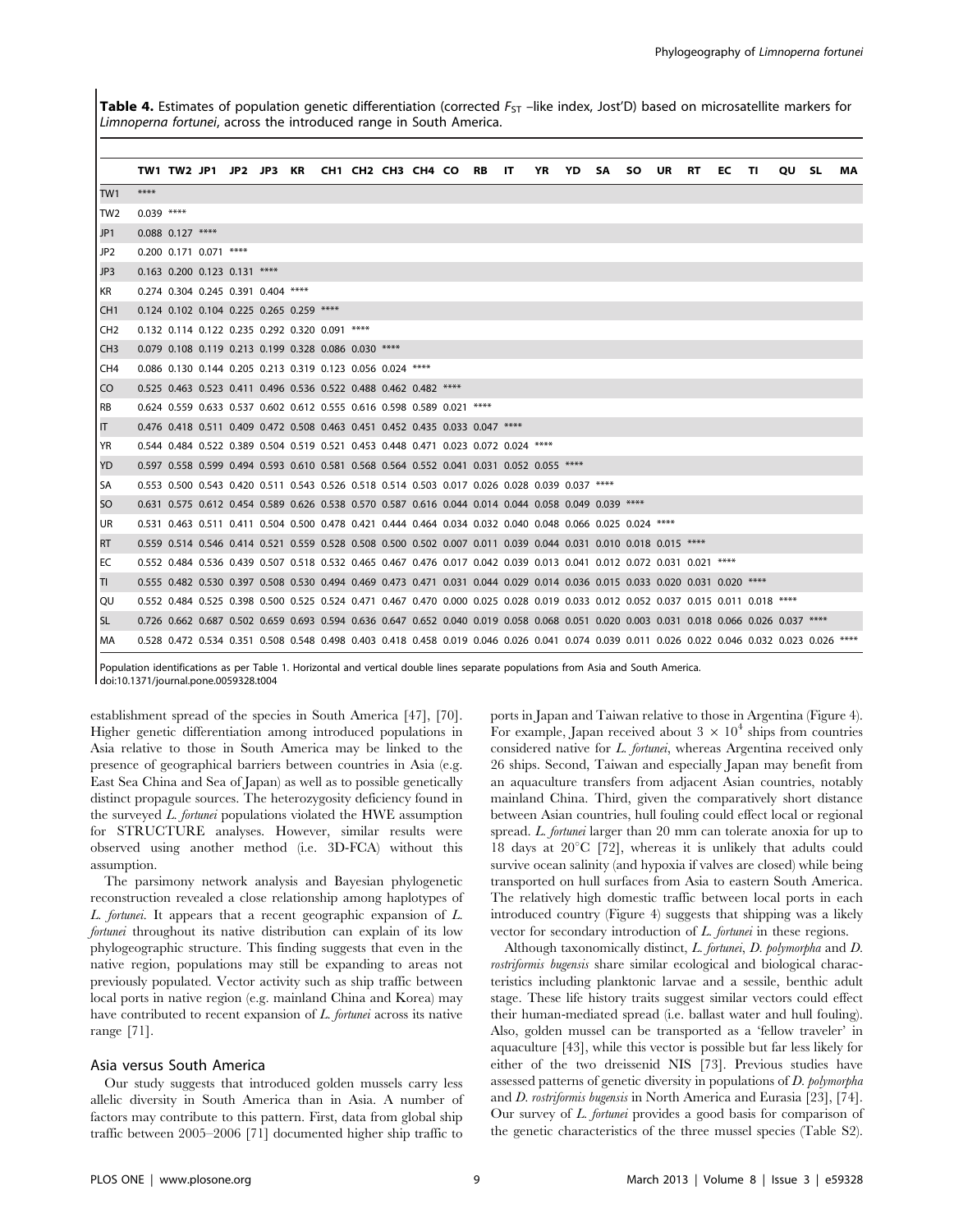

Figure 3. Bayesian inference population genetic structure of Limnoperna fortunei. Bayesian clustering of L. fortunei based on eight polymorphic microsatellites in all 24 populations (A), populations collected from the native range in Asia (B), introduced populations in South America (C), and introduced populations in Asia (D). Each genotype is represented by a thin vertical line, with proportional membership in different clusters indicated by different colors. Bold vertical lines separate collection sites, with site identifications indicated below the plot. Site identification as per Table 1. Three-dimensional factorial correspondence analysis (A1- D1) corresponding to the Bayesian clustering of L. fortueni. doi:10.1371/journal.pone.0059328.g003

When using microsatellites, all three species have similar level of genetic diversity across native and introduced regions (Table S2). The higher number of COI haplotypes retrieved from L. fortunei (40 haplotypes) as compared to 11 found for  $D$ . polymorpha [75] and seven for *D. rostriformis bugensis* [76] suggests that the former species did not experience historical population fluctuations following colonization like the latter species. For D. polymorpha, the Great Lakes appear to have served as a 'hub' for subsequent expansion across North America [23]. Similarly, the Rı´o de la Plata estuary



Figure 4. Ship traffic for Taiwan, Japan and Argentina. The total number of ships visiting each country is divided into: ships departing from countries considered native for Limnoperna fortunei (black bars), ships traveling between domestic ports in each country (grey bars), and ships departing from other global ports (white bars). Data is derived from supplementary information [71] provided by Lloyd's Fairplay. doi:10.1371/journal.pone.0059328.g004

appears to have served as a 'staging hub' for subsequent spread of introduced golden mussels through much of eastern South America.

# Conclusions

Our findings suggest that *L. fortunei*'s introduction in both Asia and South America likely involved multiple introductions and high propagule pressure, resulting in populations with high genetic diversity relative to sampled native populations in Asia. Introduced populations exhibiting lower genetic diversity (South America) likely received lower propagule pressure relative to those with higher diversity (Japan). Our genetic survey shows how humanmediated introduction of NIS can create genetic complexities across introduced locations. Our study evaluates possible links between vector activity and genetic composition of a nuisance NIS at a global scale, and highlights the utility of incorporating population genetics and vector activity data to understand species dispersal patterns [77–78].

### Supporting Information

Figure S1 Values of  $\Delta K$  calculated as in Evanno et al. [59] for detecting the biologically relevant clusters of Limnoperna fortunei collected from all 24 locations (A) and Asia (B).

(TIF)

Table S1 Genetic diversity at eight microsatellite loci for the golden mussel, Limnoperna fortunei, sampled from 24 locations across the global range in East Asia and South America. A, number of alleles;  $A_r$ , allele richness;  $H_O$ , observed heterozygosity;  $H_E$ ,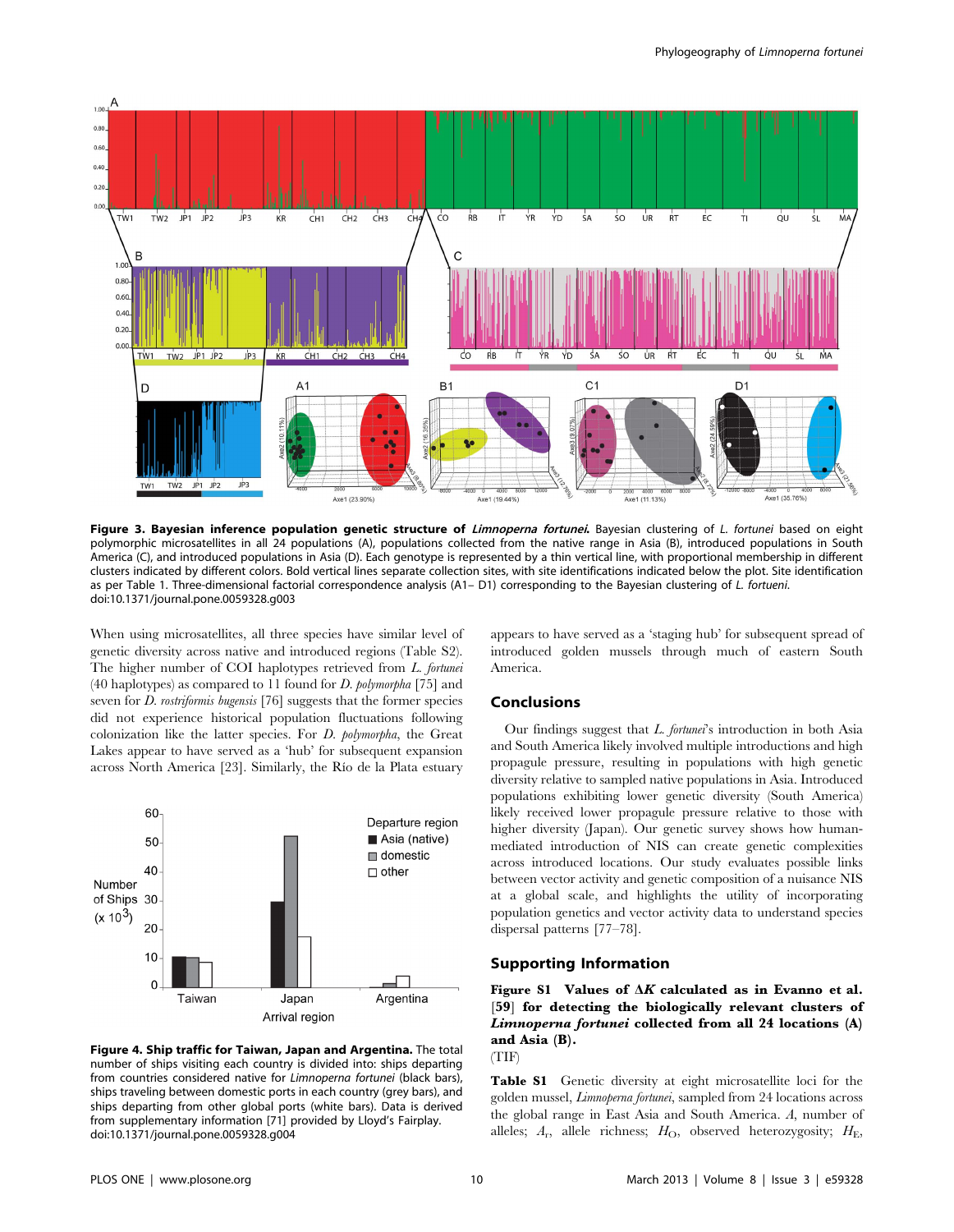expected heterozygosity;  $P_{\rm HW}$ , exact P-value for Hardy-Weinberg equilibrium test. The significance after sequential Bonferroni correction was bolded.

(DOC)

Table S2 Comparison of microsatellite-based genetic features of the three highly invasive freshwater mussels, zebra mussel *Dreissena* polymorpha, quagga mussel Dreissena rostriformis bugensis, and golden mussel Limnoperna fortunei.

(DOC)

#### References

- 1. Blackburn TM, Pyšek P, Bacher S, Carlton JT, Duncan RP, et al. (2011) A proposed unified framework for biological invasions. Trends Ecol Evol 26: 333– 339.
- 2. Zhan A, Darling JA, Bock DG, Lacoursière-Roussel A, MacIsaac HJ, et al. (2012) Complex genetic patterns in closely related colonizing invasive species. Ecol Evol 2: 1331–1346.
- 3. Rius M, Pascual M, Turon X (2008) Phylogeography of the widespread marine invader Microcomus squamiger (Ascidiacea) reveals high genetic diversity of introduced populations and non-independent colonizations. Divers Distrib 14: 818–828.
- 4. Gillis NK, Walters LJ, Fernandes FC, Hoffman EA (2009) Higher genetic diversity in introduced than in native populations of the mussel *Mytella charruana:*<br>evidence of population admixture at introduction sites. Divers Distrib 15: 784– 795.
- 5. Rollins LA, Woolnough AP, Wilton AN, Sinclaire R, Sherwin WB (2009) Invasive species can't cover their tracks: using microsatellites to assist management of starling (Sturnus vulgaris) populations in Western Australia. Mol Ecol 18: 1560–1573.
- 6. Fitzpatrick BM, Fordyce JA, Niemiller ML, Reynolds RG (2012) What can DNA tell us about biological invasions? Biol Invasions 14: 245–253.
- 7. Cristescu MEA, Hebert PDN, Witt JDS, MacIsaac HJ, Grigorovich IA (2001) An invasion history for Cercopagis pengoi based on mitochondrial gene sequences. Limnol Oceanogr 46: 224–229.
- 8. Chandler EA, McDowell JR, Graves JE (2008) Genetically monomorphic invasive populations of the rapa whelk (Rapana venosa). Mol Ecol 17: 4079–4091.
- 9. Taylor DR, Keller SR (2007) Historical range expansion determines the phylogenetic diversity introduced during contemporary species invasion. Evolution 61: 334–345.
- 10. Darling JA, Bagley MJ, Roman J, Tepolt CK, Geller JB (2008) Genetic patterns across multiple introductions of the globally invasive crab genus Carcinus. Mol Ecol 17: 4992–5007.
- 11. Ghabooli S, Shiganova TA, Zhan A, Cristescu ME, Eghtesadi-Araghi P, et al. (2011) Multiple introductions and invasion pathways for the invasive ctenophore Mnemiopsis leidyi in Eurasia. Biol Invasions 13: 679–690.
- 12. Handley LJL, Estoup A, Evans DM, Thomas CE, Lombaert E, et al. (2011) Ecological genetics of invasive alien species. Biocontrol 56: 409–428.
- 13. Lockwood JL, Cassey P, Blackburn TM (2009) The more you introduce the more you get: the role of colonization pressure and propagule pressure in invasion ecology. Divers Distrib 15: 904–910.
- 14. Simberloff D (2009) The role of propagule pressure in biological invasions. Annu Rev Ecol Evol Syst 40: 81–102.
- 15. Roman J, Darling JA (2007) Paradox lost: genetic diversity and the success of aquatic invasions. Trends Ecol Evol 22: 454–464.
- 16. Kolbe JJ, Glor RE, Schettino LR, Lara AC, Larson A, et al. (2004) Genetic variation increases during biological invasion by a Cuban lizard. Nature 431: 177–181.
- 17. Kelly DW, Muirhead JR, Heath DD, MacIsaac HJ (2006) Contrasting patterns in genetic diversity following multiple invasions of fresh and brackish waters. Mol Ecol 15: 3641–3653.
- 18. Ashton GV, Stevens MI, Hart MC, Green DH, Burrows MT, et al. (2008) Mitochondrial DNA reveals multiple northern hemisphere introductions of Caprella mutica (Crustacea, Amphipoda). Mol Ecol 17: 1293–1303.
- 19. Therriault TW, Orlova MI, Docker MF, MacIsaac HJ, Heath DD (2005) Invasion genetics of a freshwater mussel (Dreissena rostriformis bugensis) in eastern Europe: high gene flow and multiple introductions. Heredity 95: 16–23.
- 20. Roman J (2006) Diluting the founder effect: cryptic invasions expand a marine invader's range. Proc R Soc Lond B Biol Sci 273: 2453–2459.
- 21. Lavergne S, Molofsky J (2007) Increased genetic variation and evolutionary potential drive the success of an invasive grass. Proc Natl Acad Sci USA 104: 3883–3888.
- 22. Geller JB, Darling JA, Carlton JT (2010) Genetic perspectives on marine biological invasions. Annu Rev Marine Sci 2: 367–393.
- 23. Brown JE, Stepien CA (2010) Population genetic history of the dreissenid mussel invasions: expansion patterns across North America. Biol Invasions 12: 3687– 3710.

# Acknowledgments

We are grateful to Z. Zhou, M. Barnes, R. Capitoli, S. Chao, H. Chih-Wei, V. Leytes, D. Nakano, D. Nagashio, J. Seo, A. Takeda, L. Zhang, M. D. de Oliveira, C. Canzi, C. Cantarini, D. Giberto, F. R. Molina, G. Vite, J. Langone and M. Echem for providing samples, and Dr. C. Lejeusne for laboratory assistance. We thank Michio Otani for translating Japanese trade data.

#### Author Contributions

Conceived and designed the experiments: SG AZ PS FS MEC HJM. Performed the experiments: SG AZ PS EB FS PVP EP. Analyzed the data: SG AZ PS EB FS PVP EP. Wrote the paper: SG HJM.

- 24. Keller SR, Taylor DR (2008) History, chance and adaptation during biological invasion: Separating stochastic phenotypic evolution from response to selection. Ecol Lett 11: 852–866.
- 25. Wilson JRU, Dormontt EE, Prentis PJ, Lowe AJ, Richardson DM (2009) Something in the way you move: dispersal pathways affect invasion success. Trends Ecol Evol 24: 136–144.
- 26. Carlton JT (1985) Transoceanic and interoceanic dispersal of coastal marine organisms: The biology of ballast water. Oceanogr Mar Biol 23: 313–371.
- 27. Ricciardi A (2006) Patterns of invasion in the Laurentian Great Lakes in relation to changes in vector activity. Divers Distrib 12: 425–433.
- 28. Molnar JL, Gamboa RL, Revenga C, Spalding MD (2008) Assessing the global threat of invasive species to marine biodiversity. Front Ecol Environ 6: 485–492.
- 29. Briski E, Bailey SA, Cristescu ME, MacIsaac HJ (2010) Efficacy of 'saltwater flushing' in protecting the Great Lakes from biological invasions by invertebrate eggs in ships' ballast sediment. Freshw Biol 55: 2414–2424.
- 30. Briski E, Bailey SA, MacIsaac HJ (2011) Invertebrates and their dormant eggs transported in ballast sediments of ships arriving to the Canadian coasts and the Laurentian Great Lakes. Limnol Oceanogr 56: 1929–1939.
- 31. Ricciardi A (2001) Facilitative interactions among aquatic invaders: is an ''invasional meltdown'' occurring in the Great Lakes? Can J Fish Aquat Sci 58: 2513–2525.
- 32. Drake JM, Lodge DM (2004) Global hot spots of biological invasions: evaluating options for ballast-water management. Proc R Soc Lond B Biol Sci 271: 575– 580.
- 33. Rejmanek M, Richardson DM (1996) What attributes make some plants more invasive? Ecology 77: 1655–1661.
- 34. Tchang S, Li SC, Liu YY (1965) Bivalves (Mollusca) of Tung-Ting Lake and its surrounding waters, Hunan Province, China. Acta Zool Sin 17: 212–213.
- 35. Huang Z, Li C, Zhang L, Li F (1980) A preliminary survey of the fouling organisms in the Ningbo harbor, China. Acta Oceanol Sin 2: 131–136.
- 36. Temcharoen P (1992) Malacological survey in the Sirikit Reservoir, the largest earth filled dam in Thailand. Southeast Asian J Trop Med Public Health 23: 332–335.
- 37. Uryu Y, Iwasaki K, Hinoue M (1996) Laboratory experiments on behaviour and movement of a freshwater mussel, Limnoperna fortunei (Dunker). J Molluscan Stud 62: 327–341.
- 38. Ricciardi A (1998) Global range expansion of the Asian mussel Limnoperna fortunei (Mytilidae): Another fouling threat to freshwater systems. Biofouling 13: 97–106.
- 39. Nakai K (1995) Intrusion of the freshwater mytilid Limnoperna fortunei (Dunker, 1857) into Japan. Kansai Sizenhogo Kiko 17: 49–56.
- 40. Darrigran G, Pastorino G (1995) The recent introduction of Asiatic bivalve, Limnoperna fortunei (Mytilidae) into South America. Veliger 38: 171–175.
- 41. Darrigran G (2002) Potential impact of filter-feeding invaders on temperate inland freshwater environments. Biol Invasions 4: 145–156.
- 42. Pastorino G, Darrigran G, Martin SM, Lunaschi L (1993) Limnoperna fortunei (Dunker 1857) (Mytilidae), Nuevo bivalvo invasor en aguas del Río de la Plata. Neotropica 39: 171–175.
- 43. Magara Y, Matsui Y, Goto Y, Yuasa A (2001) Invasion of the non-indigenous nuisance mussel, Limnoperna fortunei, into water supply facilities in Japan. J Water Supply Res Technol 50: 113–124.
- 44. Elphinstone MS, Hinten GN, Anderson MJ, Nock CJ (2003) An inexpensive and high throughput procedure to extract and purify total genomic DNA for population studies. Mol Ecol Notes 3: 317–320.
- 45. Pie MR, Boeger WA, Patella L, Falleiros RM (2006) A fast and accurate molecular method for the detection of larvae of the golden mussel Limnoperna fortunei (Mollusca: Mytilidae) in plankton samples. J Molluscan Stud 23: 218–219.
- 46. Folmer O, Black M, Hoeh W, Lutz R, Vrijenhoek R (1994) DNA primers for amplification of mitochondrial cytochrome c oxidase subunit I from diverse metazoan invertebrates. Mol Mar Biol Biotech 3: 294–299.
- 47. Zhan A, Perepelizin PV, Ghabooli S, Paolucci E, Sylvester F, et al. (2012) Scale dependent post–establishment spread and genetic diversity in an invading mollusc in South America. Divers Distrib 18: 1042–1055.
- 48. Posada D, Crandall KA (1998) MODELTEST: testing the model of DNA substitution. Bioinformatics 14: 817–818.